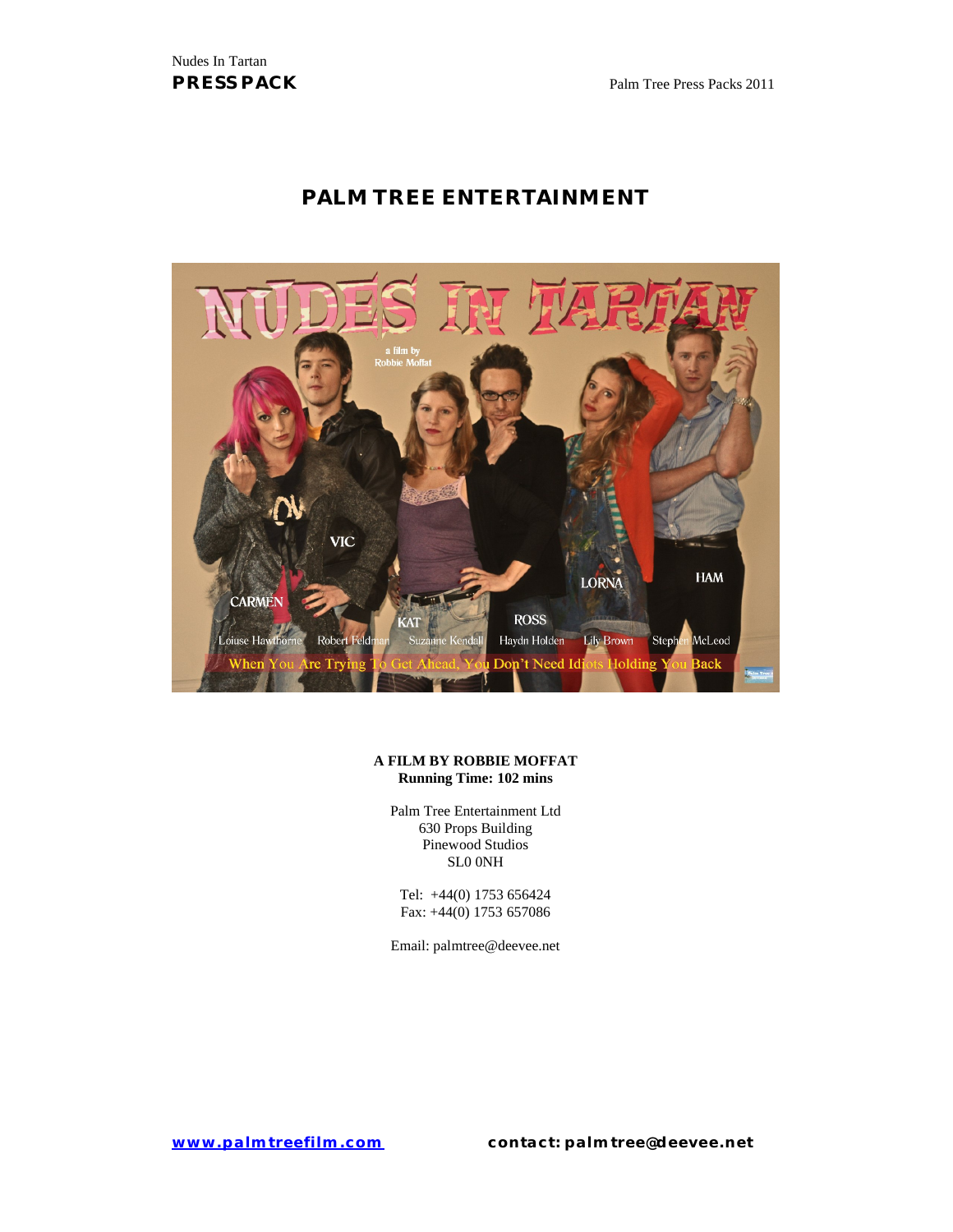### **SYNOPSIS**



### **Nudes in Tartan is a fun filled film about three young women and their useless boyfriends who are taking advantage of them.**

It takes a while for the penny to drop with the girls that the guys are not on the level - Ross is a puppeteer with artistic pretensions and he has promised Katrina that his brother will publish her poetry. Hamilton a rip-off married art dealer who's having an affair with Lorna and is treating her badly. Meanwhile, Carmen who's a musician finds that Victor, a Russian looking for a wife, is just too manipulating for her freethinking tastes.

All of them end up living in the same flat with an easy mixture of free love and bickering. Their scams are unraveled when they can't raise the money for their rent. Hamilton has promised Lorna he will arrange an exhibition for her work. Victor has told Carmen he will get her onto the largest music venues in Russia.

None of this will pay the rent so the girls reclaim Lorna's paintings from Hamilton's gallery and sell them themselves. In the process they come to the conclusion that the boyfriends are parasites.

The upshot is that he girls throw over the useless lads and decide to make their own way in life instead of relying on men.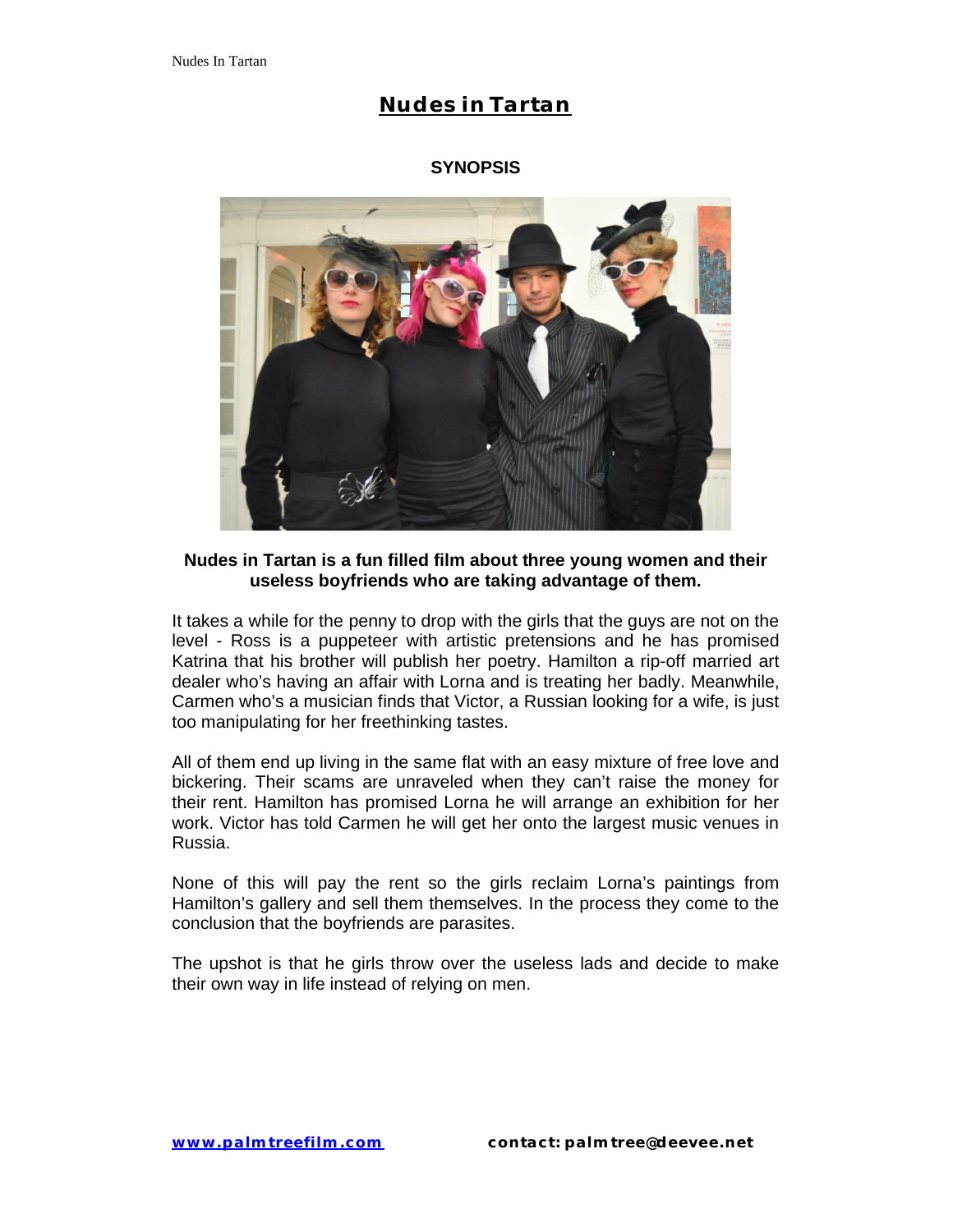### **Screenwriter and Director**



Written and directed by Robbie Moffat, who has made eighteen films in the last ten years. Known for different types of genre for film both historical and modern, Robbie is not afraid to tackle any subject from the mundane to the octane.

Nudes in Tartan has been abated from a Robbie Moffat's musical staged in Scotland in 1990. He has modernised his own script - updating it, giving it an edge for film. Nudes in Tartan is a funny ironic comic story about three women who learn the hard way that men can hold them back, not help them achieve success. The story has well-drawn characters who have a Bohemian lifestyle with no money but lots of pretensions.

Robbie's film-making has stood him in good stead – this year, he is an Nominee as Johnny Walker Great Scot 2011 for outstanding contribution to Scottish culture.

His first movie was 35mm shoestring budget Love The One You're With which was nominated for best Scottish Film 2000. Thereafter his output has been prolific with no-budget adventure films like *the Winter Warrior*, *Bone Hunter* and *Axe Raiders*, and contemporary features *Hawk and the Dove*, *Finding Fortune*, *Rain Dogs*, *Cycle*.

After making ten Scottish features in six years, Moffat moved his company to Pinewood Studios just outside London where he *has made Dark Side of Heaven, Inside Out, Seven Crosses and Sisters* Grimm. Moffat has a thriving career as a producer, director and screenwriter, most recently with *Got To Run*, *Beast In The Basement* and *Nudes In Tartan*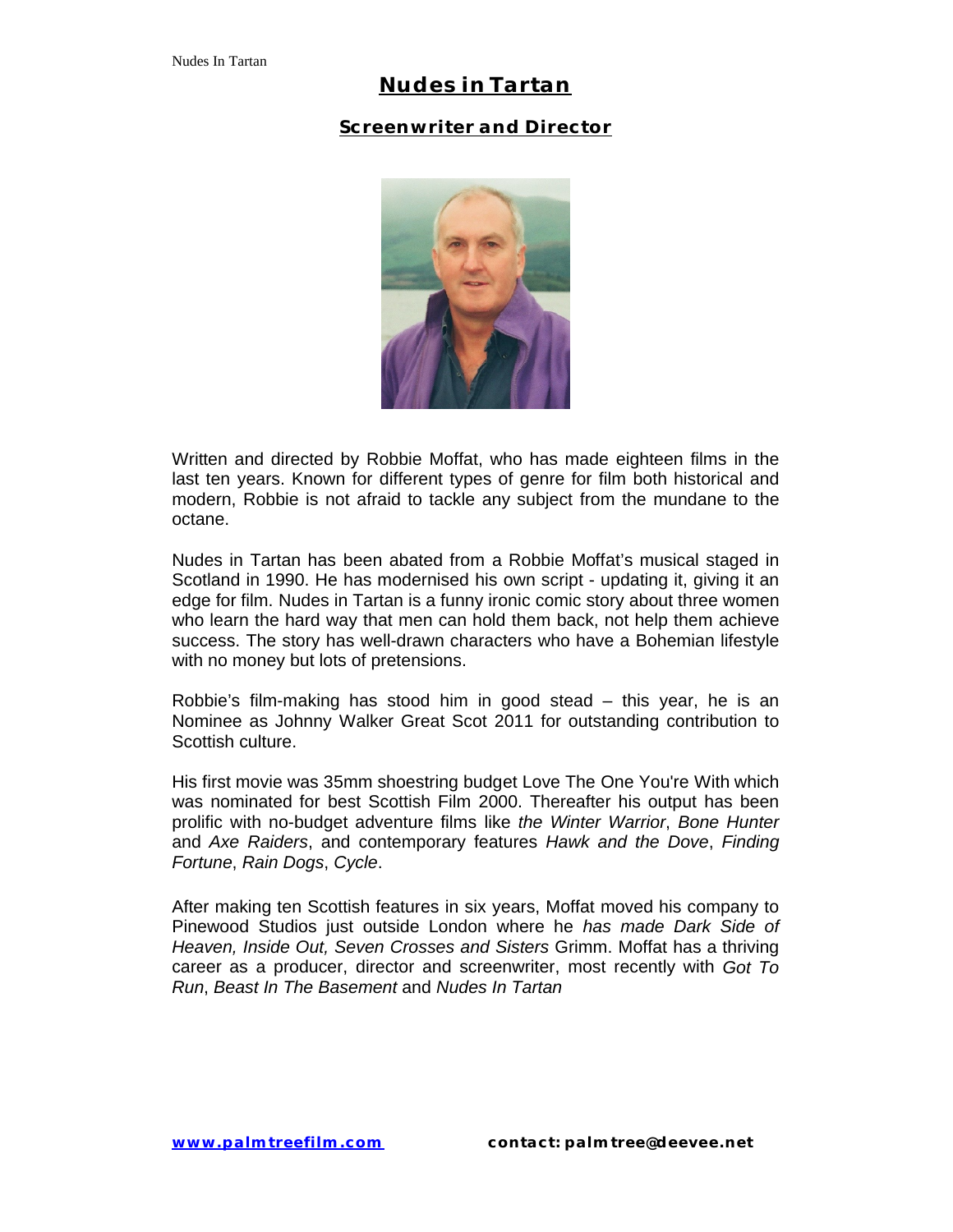## **Cast**

### **Suzanne Kendall**

Suzie is a graduate of the Bridge Theatre Training Company. An accomplished actress, she has worked with a variety of theatre companies including The Cockpit, The Bridge and MOPA youth theatre. She has appeared in a number of notable films including '*Sisters Grimm'*, '*Deep Lies'*, '*Seven Crosses*' and '*Got to Run*'. Suzie plays the part of Katrina in Nudes in Tartan.

#### **Lily Brown**

Lily has recently cast in the leading role in the comedy web series 'Temp'. In Feb 20011 the feature film *Sinbad and the Minotaur* played in cinemas. Lily had a featured part as a creature that is possessed by the Minotaur. She's also had her fair share of TV commercials. Earlier last year she was in the horror movie as a zombie in Stag Night of the Dead by Neil Jones. In Nudes in Tartan she plays the part of the Lorna the artist.

#### **Louise Hawthorne**

Trained at Trinity College Carmarthen in Wales for three years. After a stint at the London Theatre in the *Queen of Spades* directed by Victor Sobchak, she moved onto the Actors studio of Tim Kent to do the Acting for Camera course. She was spotted by Robbie who cast her in small parts for the films *Got to Run* and *Beast in the Basement*. In Nudes in Tartan, she plays Carman the bouncy musician.

#### **Haydn Holden**

Trained at the Manchester School of Acting Theatre. He then settled in Wales where he achieved success and fame in a pop band with their own TV show. His first film break came with Mystery Files when he got to play the role of William Cecil. He plays the role of the hapless Ross in Nudes in Tartan.

#### **Stephen McLeod**

He learned his trade at the Mountview Academy of Theatre. Currently he is preparing for a role in the National Theatre's *Emperor and Galilean* by Jonathon Kents. In his early career, he was a member of the Young Shakespeare Company. Last year he was at the Edinburgh Festival in Chekov's *Ivanvo*. He plays Hamilton in Nudes in Tartan.

#### **Robert Feldman**

At the London School of Dramatic Art for three years where he also trained as a dancer. He got his first theatre break in *Beautiful Bodies* at the Leicester Square Theatre, directed by Caroline Devlin. He got his first film break with Frank Scantori in the horror film *Dead Crazy*. He plays Victor the Russian in Nudes in Tartan.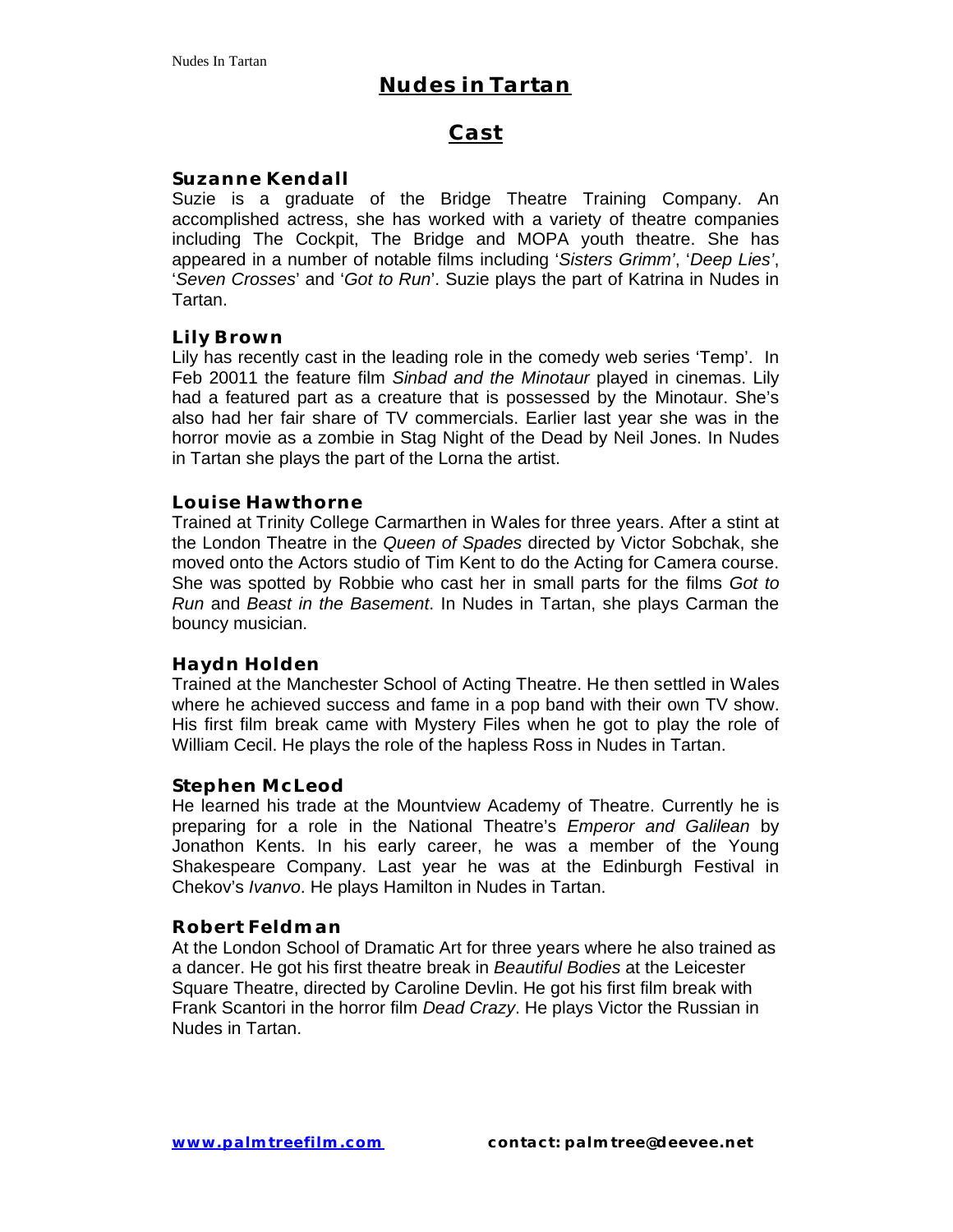**Cast Credits**

Katrina\*Suzanne Kendall Lorna\*Lily Brown Carmen\*Louise Hawthorne Hamilton\*Stephen Mcleod Ross\*Hayden Holden Victor\*Robert Feldman Noel\*Peter Bradleigh Kaybal\*Tim Hilborne Georgia\*Sam McNicol Romano\*Joe Rainbow Tommy\*Jon Paul Gates A&R Man 1\*Darren Sean Enright A&R Man 2\*Dean Merritt Eduardo\*Ben de Halpert Agnes\*Lia Alu Barman\*Klement Brahaj

#### **Crew Credits**

Director\* Robbie Moffat Producer\* Simon Harris Robbie Moffat Writer\* Robbie Moffat Executive Producer\* Mairi Sutherland Production Manager\*Joanna Rodgers Director Of Photography\*Bob Ramsay Camera Operator\*Alfie Cole Camera Assistant\*Alistair Campbell Costume Design\*June Hudson Wardrobe Supervisor\*Jill Bennett Make Up & Hair\*Joanna Sims Sound Recordist\*Neil Sherman Boom Opertator\*Jillian Speed Re-recording Mixer\*Adam Scrivner Re-recording Mixer\*Andy Caller Film & Sound Editing\*Simon Harris Associate Editor\*Mark Cullis Associate Editor\*Christopher Court Assembly Editor\*Elmer George Production Runner\*Linda Blacker

**Special Thanks** to Sarah Owen and all the staff of the Ordanance Arms.

All the characters portrayed in this film are entirely fictional. Any resemblance to individuals living or dead is entirely coincidental.

Made at Pinewood Studios.

Filmed on location around London, England.

Produced By Sterling Films Limited

Distributed By Palm Tree Entertainment © MMXI

**www.palmtreefilm.com contact: palmtree@deevee.net**